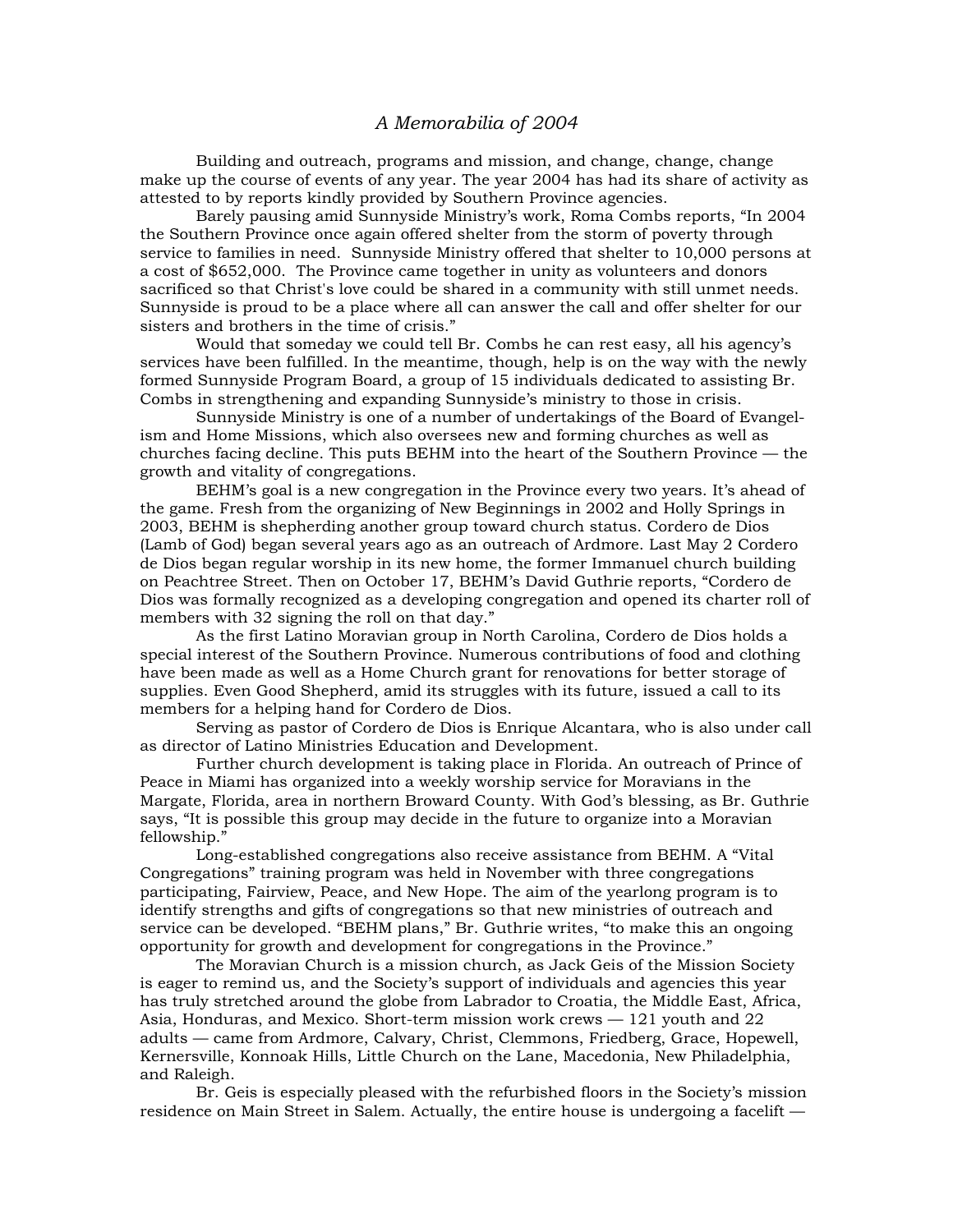Br. Geis says it was about time after decades of use — with significant contributions from individuals, churches, and Salem Congregation. Now visiting missionaries and other guests will have a pleasing place to stay.

The interprovincial Board of World Mission this year rounded out its administration by naming William C. Sibert, Jr., as executive director and Samuel Gray as director of intercultural ministries and communication. The work of the Board of World Mission encompasses church planting in Siberia, Nepal, and the Congo; crosscultural participation and work-crew and short-term mission opportunities; support for AIDS orphans. The Board of World Mission even sees mission needs among us and is meeting these needs with church planting among immigrant Christian communities in the Northern Province and support of BEHM's Latino ministry in the Southern Province.

The wide range of the Board of Christian Education spans the outreach of the Moravian Book & Gift to the delights of camping at Laurel Ridge. Nine Provincial committees and commissions operate under the broad umbrella of the Board of Christian Education including Curriculum, Church and Society, Family Life, Stewardship, Youth, Spiritual Growth, Gemeinshaft, Church Educators, and Lay Seminary. Christian education is indeed for all ages, and an example of that is the children's ministry, with Lisa Mullen reporting that "to point to memorable events is hard because there are momentous times that are so fleeting in children's ministry, like seeds being planted, almost silent and imperceptible." College-age Moravians could hang out during the "boring" summer months with Bible studies and discussions. A singles ministry has also been meeting, providing support for singles or those dealing with the loss of a spouse or divorce, and "dealing with the 'couples world' mindset."

Taking a confident step to the future, Laurel Ridge early this year launched a major capital campaign titled "Growing for a Lifetime." The campaign aims to raise almost \$2 million for the expansion of Higgins Lodge including a new kitchen, 24 new guest rooms, additional meeting areas, and paved access road and 90 parking spaces. This is a grand opportunity to give a gift to the next generations, or as Laurel Ridge puts it, "Let us leave the same legacy left to us to our children and grandchildren: . . .a mountain . . . a vision . . . a future."

Also aiming for the future by building on the past is the Moravian Music Foundation. Along with several anthems and organ pieces, the Foundation saw the publication of *Companion to the Moravian Book of Worship*. Written by Albert Frank, this major volume contains information about every one of the hymns in the Book of Worship, the Supplemental Communion Services, and the Readings for Holy Week — a veritable gold mine of Moravian hymnody information. Looking ahead, director Nola Knouse reports, "We've been working hard on preparations for more recordings — a recording of Moravian Christmas music, hopefully to be completed in 2005, and the second volume of music of the 26th N.C. Regimental Band. Preparations are also already well in hand for the 2006 Moravian Music Festival."

The Moravian Archives continues its safekeeping of history and returning it to the churches in publications, slide shows, presentations, etc. An Archives Day in May drew about 100 people. A new edition of *Funeral Chorales of the Moravian Church*, published jointly with the Moravian Music Foundation, helps explain why bands play certain tunes at funeral services. A treasure trove of early Wachovia records was cataloged, and some of its maps were sent to a conservationist for preservation. A roomfull of records was received from the Treasurer's Office, and among the minutes, correspondence, and financial statements was a shoebox filled with colonial and Confederate currency. The Archives urges churches and agencies to keep turning in those records. After all, the records you make today will be the history you read tomorrow.

The Southern Province hasn't had many treasurers, only eight since the office was established in 1858. Now we have our ninth treasurer. C.T. Leinbach III everybody calls him Ted, like his father — began work last spring as secretary-treasurer of the Southern Province. He is also treasurer of Salem Congregation. It must run in the